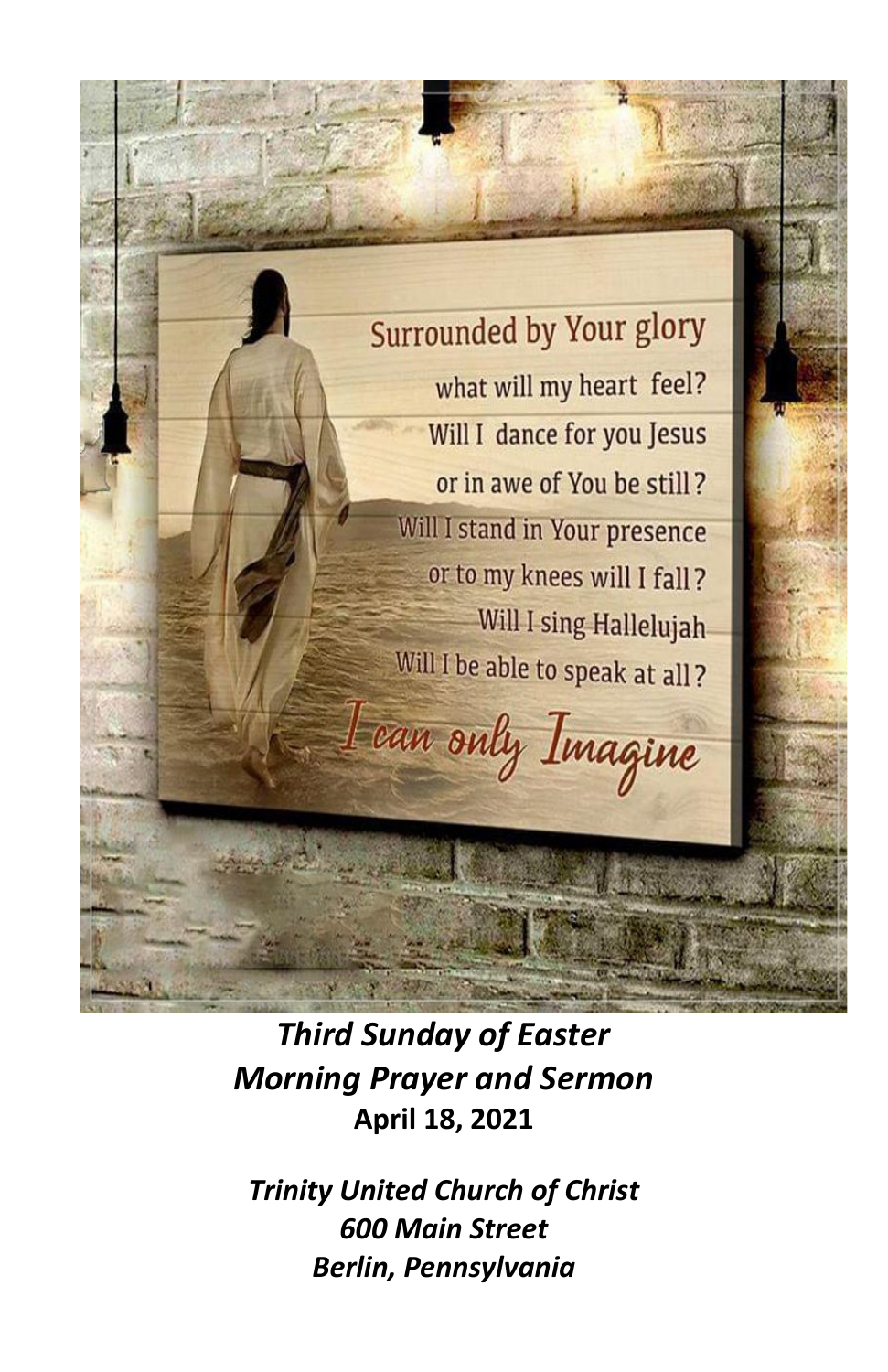**Music of Preparation** *Highland Cathedral* – C. Callahan

#### **\*Easter Hymn: No. 227** *Thine Is the Glory*

**\*Apostolic Greeting** Blessed be God: Father, Son, and Holy Spirit. **And blessed be his kingdom, now and forever. Amen.** Alleluia. Christ is risen! **The Lord is risen indeed. Alleluia!**

#### **Morning Prayer Our Savior's Prayer [**using **debts** and **debtors]**

#### **WE HEAR GOD'S WORD**

#### **Epistle of John 1 John 3:1-7**

See what kind of love the Father has given to us, that we should be called children of God; and so we are. The reason why the world does not know us is that it did not know him. **<sup>2</sup>** Beloved, we are God's children now, and what we will be has not yet appeared; but we know that when he appears we shall be like him, because we shall see him as he is. **<sup>3</sup>** And everyone who thus hopes in him purifies himself as he is pure.

**<sup>4</sup>** Everyone who makes a practice of sinning also practices lawlessness; sin is lawlessness. **<sup>5</sup>** You know that he appeared in order to take away sins, and in him there is no sin. **<sup>6</sup>** No one who abides in him keeps on sinning; no one who keeps on sinning has either seen him or known him. **<sup>7</sup>** Little children, let no one deceive you. Whoever practices righteousness is righteous, as he is righteous.

#### **Blessing and Dismissal of Children to Sunday School**

#### \***Praise: No. 216** *Christ Arose!*

#### **\*The Easter Gospel** St. Luke 24:36b-48

**<sup>36</sup>** As they were talking about these things, Jesus himself stood among them, and said to them, "Peace to you!" **<sup>37</sup>** But they were startled and frightened and thought they saw a spirit. **<sup>38</sup>** And he said to them, "Why are you troubled, and why do doubts arise in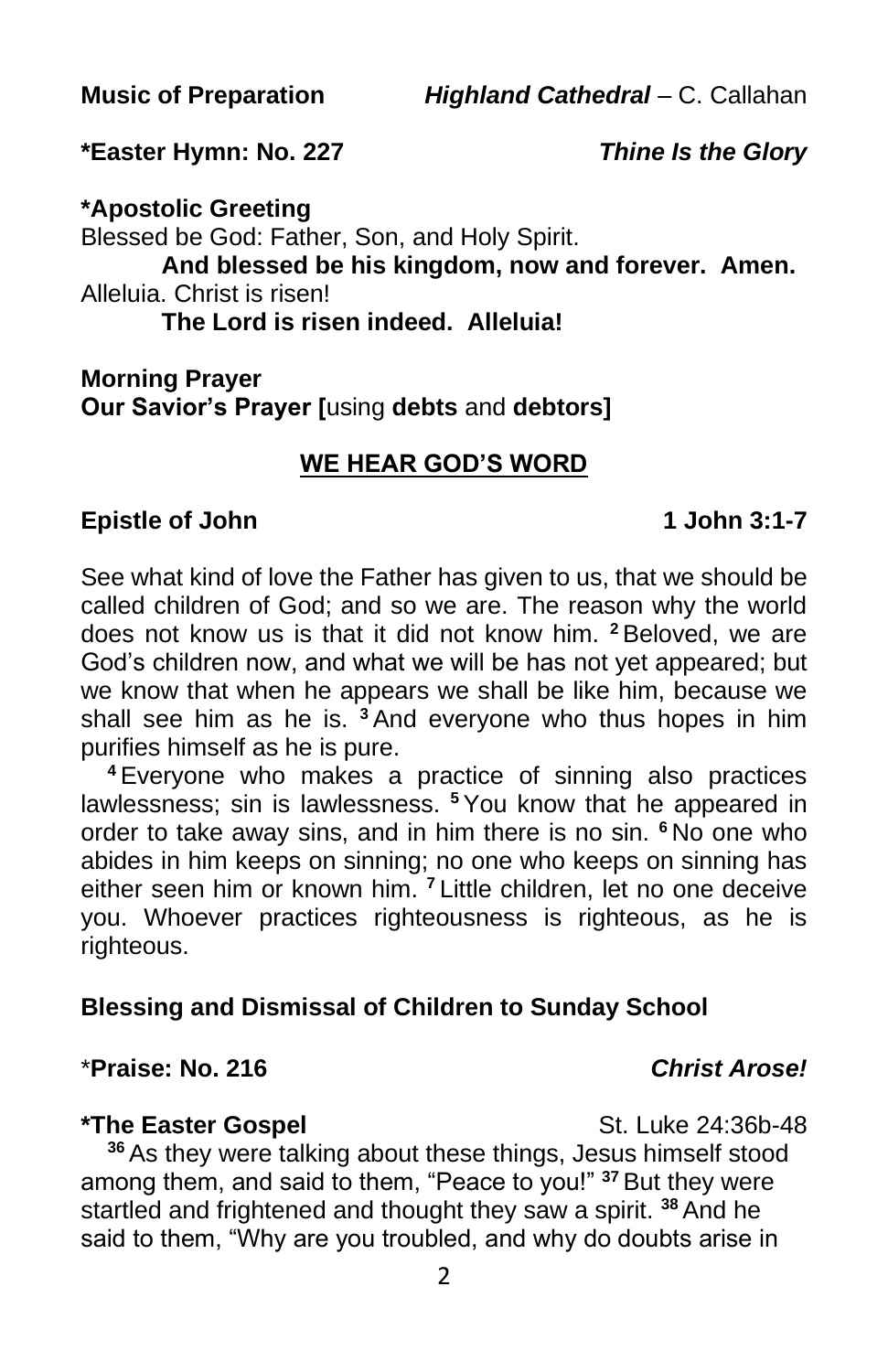your hearts? **<sup>39</sup>** See my hands and my feet, that it is I myself. Touch me, and see. For a spirit does not have flesh and bones as you see that I have." **<sup>40</sup>** And when he had said this, he showed them his hands and his feet. **<sup>41</sup>** And while they still disbelieved for joy and were marveling, he said to them, "Have you anything here to eat?" **<sup>42</sup>** They gave him a piece of broiled fish, **<sup>43</sup>** and he took it and ate before them.

**<sup>44</sup>** Then he said to them, "These are my words that I spoke to you while I was still with you, that everything written about me in the Law of Moses and the Prophets and the Psalms must be fulfilled." **<sup>45</sup>** Then he opened their minds to understand the Scriptures, **<sup>46</sup>** and said to them, "Thus it is written, that the Christ should suffer and on the third day rise from the dead, **<sup>47</sup>** and that repentance for<sup>3</sup> the forgiveness of sins should be proclaimed in his name to all nations, beginning from Jerusalem. **<sup>48</sup>** You are witnesses of these things.

#### **\*The Apostles' Creed**

Let us join together in professing the Christian faith as contained in the Scriptures of the Old & New Testaments.

Do you believe in God?

**I believe in God, the Father Almighty, creator of heaven and earth.**

Do you believe in Jesus Christ?

**I believe in Jesus Christ, his only Son, our Lord, who was conceived by the Holy Ghost,**

**born of the Virgin Mary, suffered under Pontius Pilate, was crucified, died, and was buried; he descended into hades. On the third day he rose again; He ascended into heaven, is seated at the right hand of the Father, and will come again to judge the living and the dead.** Do you believe in the Holy Ghost?

**I believe in the Holy Ghost, the holy catholic Church, the communion of saints, the forgiveness of sins, the resurrection of the body, and the life everlasting. Amen.**

**Proclamation of God's Word** "PD" *Deep Walk*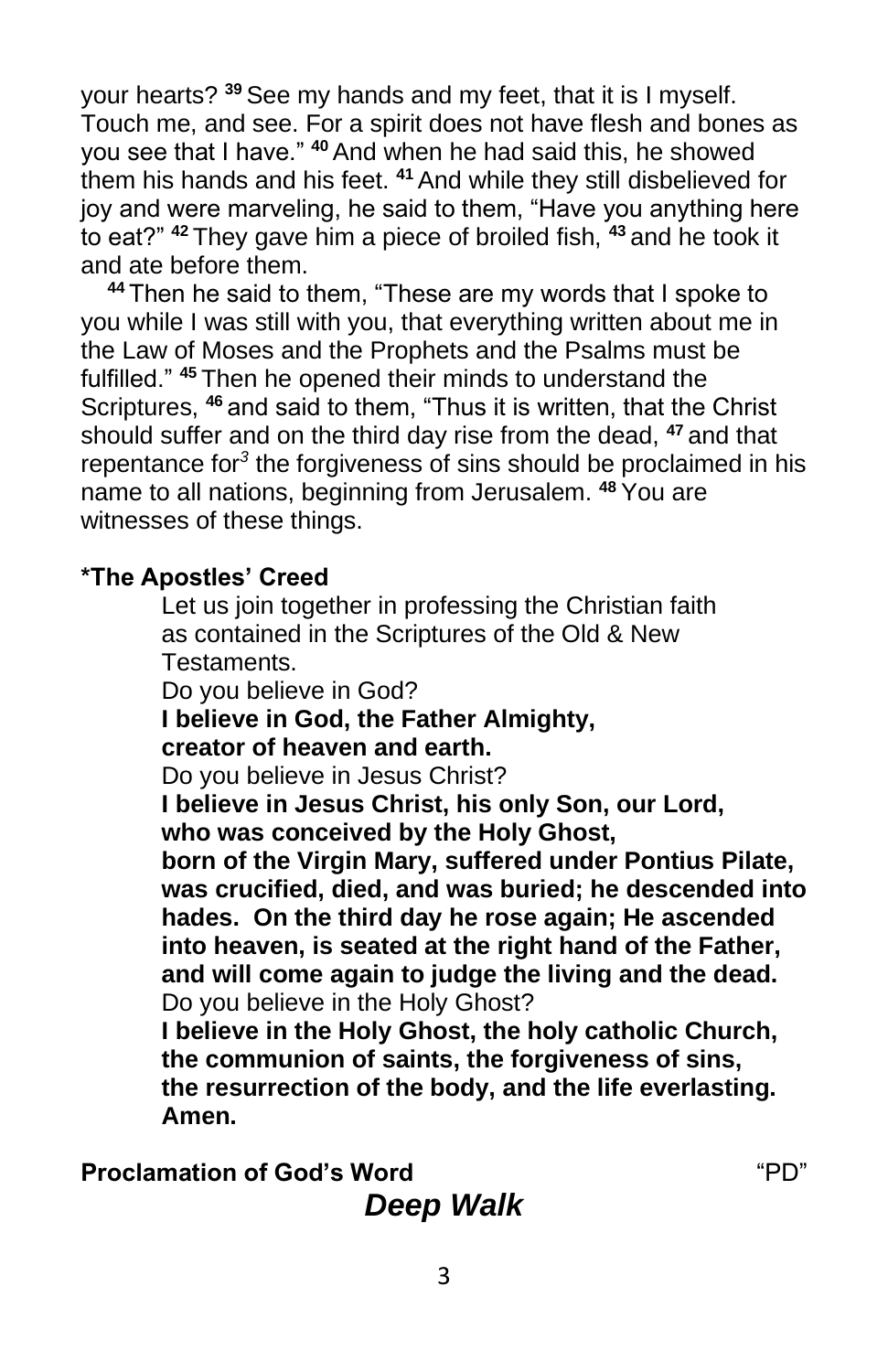#### **The Saints in Action**

#### **\*Hymn of Dismissal: No. 463** *Precious Lord, Take My Hand*

#### **\*Sung Dismissal and Blessing** *Now Unto Him Who Is Able*

Now unto Him who is able to keep you from falling. To make you stand in His presence blameless and with great joy. To the only God our Savior, Jesus Christ our Lord. Be the glory, and the majesty, dominion, and authority. Both now and forevermore, Amen. **Give Him the glory, and the majesty, dominion, and authority. Both now and forevermore, Amen!**

**\*Going Forth**

+ + + + + + +

## **The Saints In Action**

**Wednesday** 6:30 p.m. Handbells Next Sunday – Fourth Sunday of Easter 8:00 a.m. Worship 9:30 a.m. Worship 9:45 a.m. Sunday School

**Vacation Bible School** will be June 14-18 here at Trinity. This year we will be exploring the story of "Daniel!" Amy Clark and Jean Hart are serving as directors. We are seeking "helpers" to guide students groups, crafts, music, and food! Please offer your talents to make this a memorable event of summer 2021! We missed out on VBS last year due to COVID-19, we feel safe enough to engage with the children this summer.

**Children's Clearances –** The Church Office sent out letters requesting updated Children's Clearances. If you received a letter, please fulfill the request as soon as possible. For those helping with VBS if you are not sure if you have a current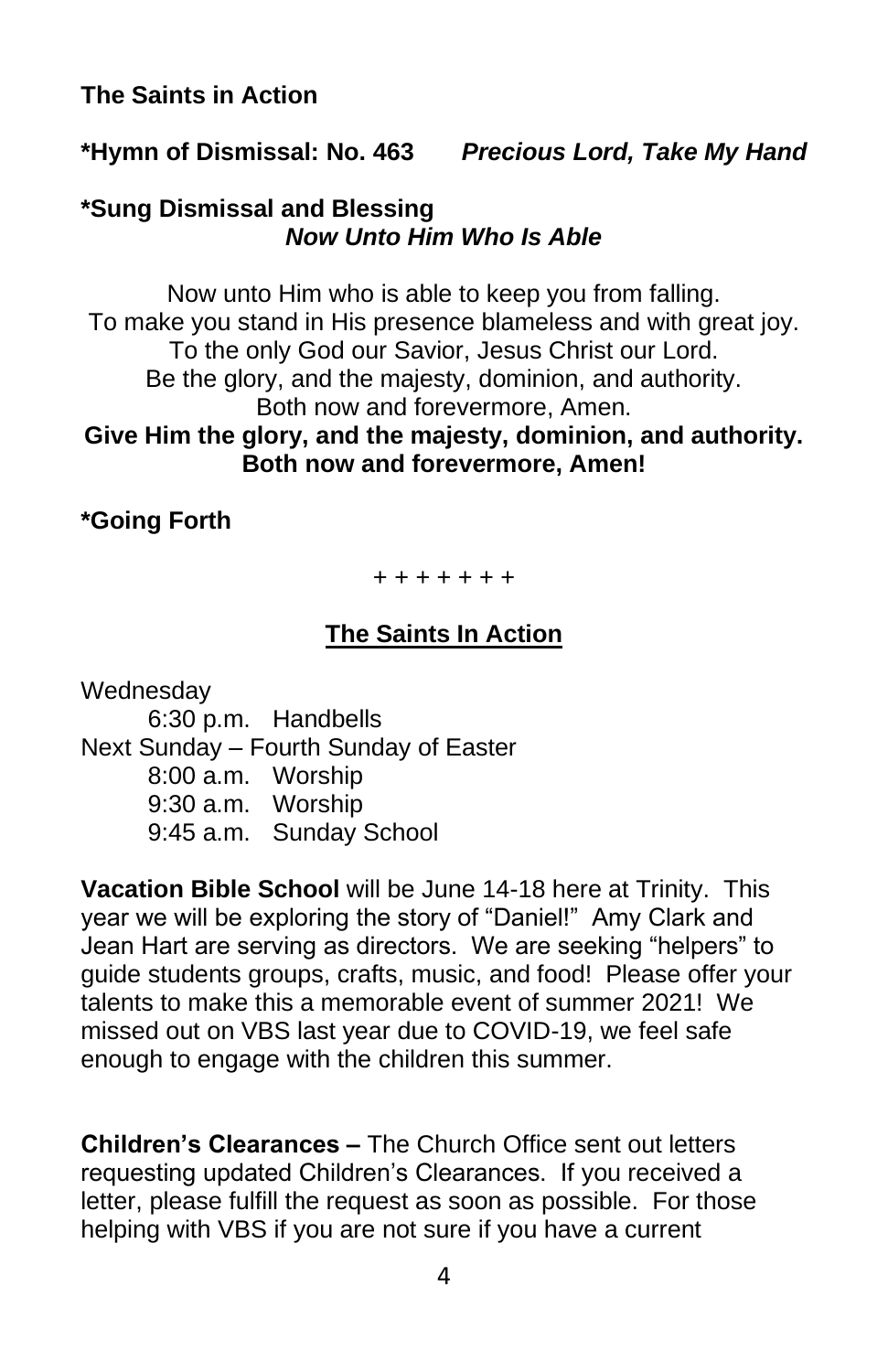clearance, please call the church office. Pam has all of the information. THANK YOU!

**Penn West Annual Meeting – June 12** from 9 a.m. to 12 Noon. Our own Tom Croner will complete his two year term as moderator that day. Tom has the distinction of being the ZOOM Moderator of the Conference. There have been no in person meetings of the Conference during his term, all meetings have been conducted by ZOOM. We are seeking 2 persons to "attend" via ZOOM for this meeting. The church will cover the costs of registration of \$20.00. Please speak with Pastor Dave or Tom Calvert if you are willing to serve.

**Church Picnic –** What do you think about having our annual Church Picnic in the Grove in July? A date will be reserved either July 11 or July 18 on the Grove calendar for us. Let Tom Calvert or one of the HUGS & KISSES moms know your opinion.

**Sunday Worship and Sunday School** – it was discussed at Consistory this past week about our current schedule and it will remain until restrictions are lifted. We hope that by fall we may return to a single Sunday worship experience.

**Trinity Celebrates 250 Years** of ministry in 2027. We are starting to think about this celebration and how to commemorate this very special anniversary. Would you be willing to work with a team to create a plan for honoring this anniversary? Speak with Pastor of your interest.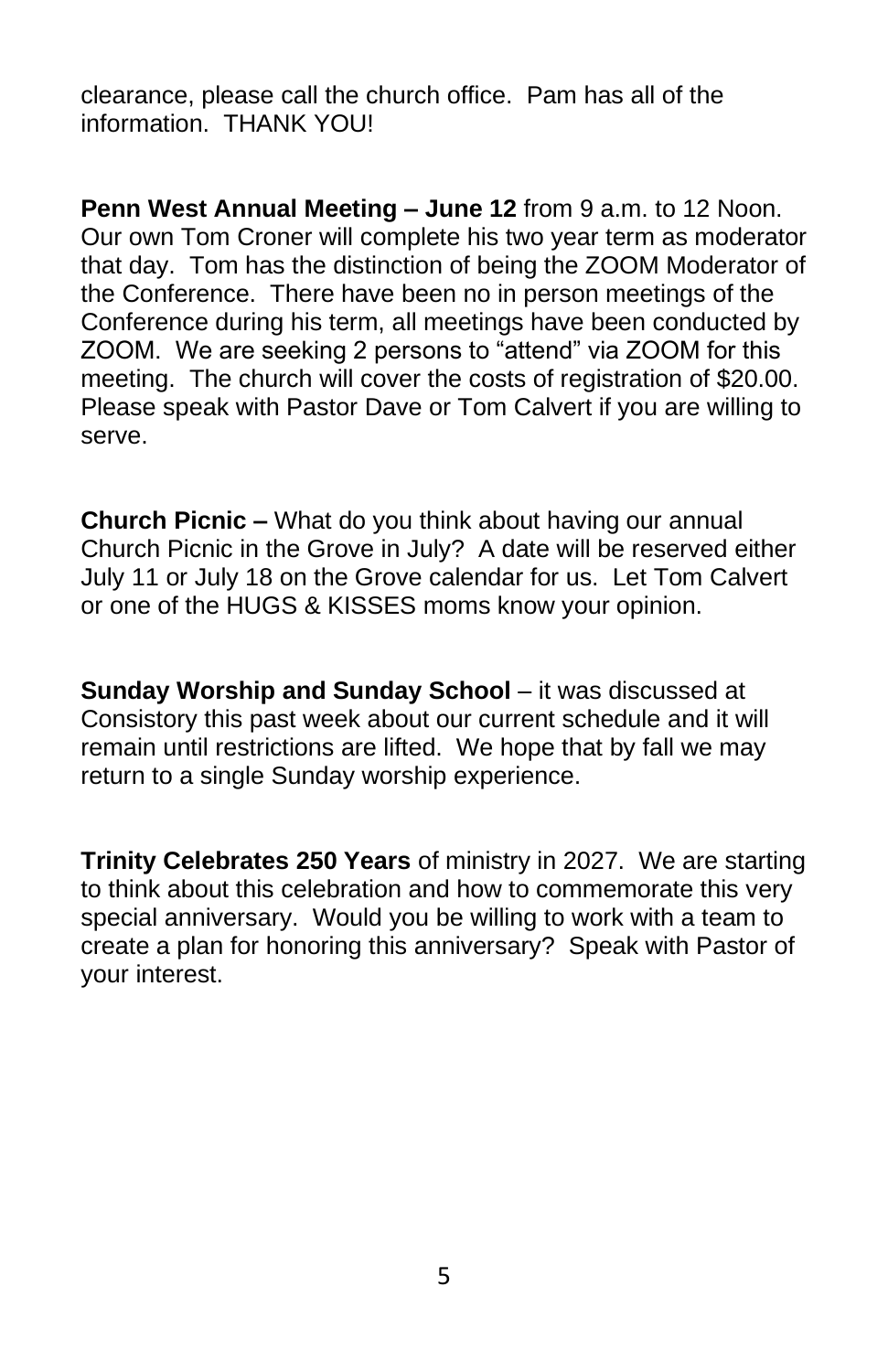Thank you from the **Children's Aid Society Foundation**: The church congregations of our communities consist of caring and concerned supporters of both our services and our children. Your generosity and prayers are helping our children succeed by becoming healthy, happy, and responsible young people. From the bottom of our hearts, we sincerely thank you. Without all the great people of Laurel Highlands and specifically our church friends, we could not provide all we do for the children. We are truly blessed. Thank you again for all of your support and generosity.

**Thank you** for your Generous Response for the two special offerings during March. *One Great Hour of Sharing* received \$720.00 and the *Penn West Medical Debt Challenge* received \$1,265.00. The Conference asked each church for a goal of \$250.00. Your leadership gift helps the conference retire over \$125,000 of medical debt. THANK YOU, Trinity!

## **Holy Trinity Quilters & Knotters**

The number of quilters and knotters has greatly declined since COVID. There is a tremendous need for items to be completed but not enough hands to do it. We are looking for anyone willing to volunteer their time on Tuesdays at 9:00 AM. A delicious lunch is part of the package. No experience needed!

Blessings, Nita Richards & Carolyn Rastrelli HTELC, Secretaries Holy Trinity Lutheran Church

**Welcome Anna Mabel Hillegas** born April 1<sup>st</sup>....8 lbs., 19 inches to Rebecca and Kyle! Congratulations!!!!!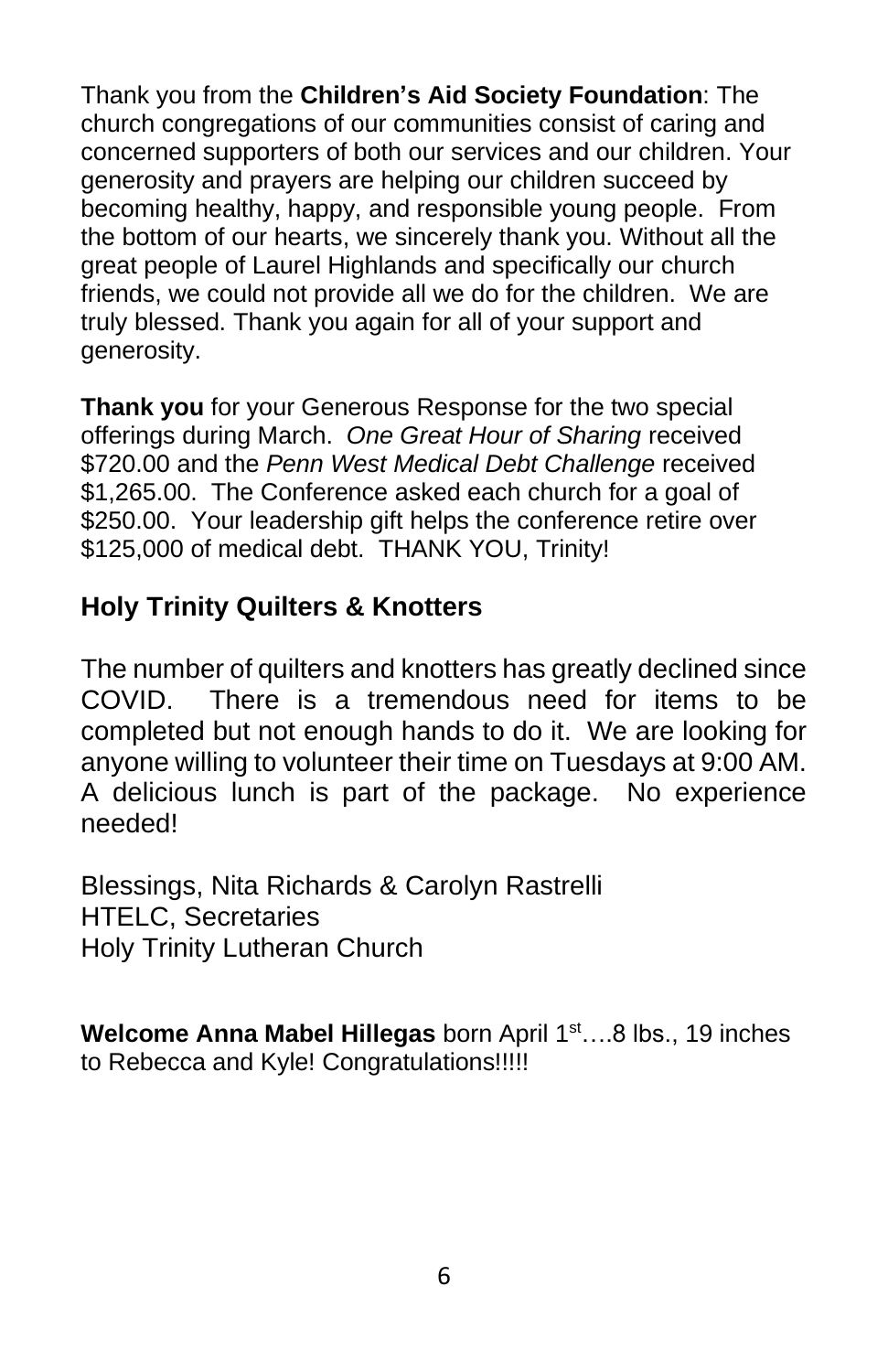#### **Giving From 4/11/2021**

|              | Rec       | <b>Budget</b> | Over/Under |
|--------------|-----------|---------------|------------|
| General      | \$2520.00 | \$2434.93     | \$85.07    |
| Ben          | \$293.00  | \$213.46      | \$79.54    |
| <b>Maint</b> | \$175.00  | \$163.46      | \$11.54    |
| <b>Total</b> | \$2988.00 | \$2811.85     | \$176.15   |

Benevolence includes Food Pantry of \$15; Debt Relief \$50

#### **Those Remembered in prayer:**

God's guidance and protection for Armed Forces.

#### **Shut Ins:**

Roy Bucher, Helen Diest, Mary Forespring, Cynthia Kelly, Lois Krause, Deb Luteri, Lois Saylor, Dirkje Stellingwerf.

#### **Healing Concerns:**

Mark Amyot, Donnie Baxter, Lindsey Stotler Cioci, Terry Coslic, Pam Crooks, John Durst, Susan Durst, Wilma Durst, Eric Emerick, Jane Fisher, Linda Gallick, Janet Gindlesperger, Kathryn Grimm, Brenda Leister, Larry McCullen, Bayley Mull, Bob Murphy, Grace Pritts, Tyler Seifert, Dwight Smith, Robin & Lynn Walker, Harry Watkins, Heather Weighley, Nancy Weighley, John Will, Karen Will, Kimberly Kay Roos Zimmerman.

Once again, we ask that you contact us if someone needs to be removed from the list or information updated. Thank you for your assistance.

## *Where You May Find. . .*

**The Nursery:** *is on the lower level for children and their parent. A big screen TV is mounted in the room so that you may watch the service.*